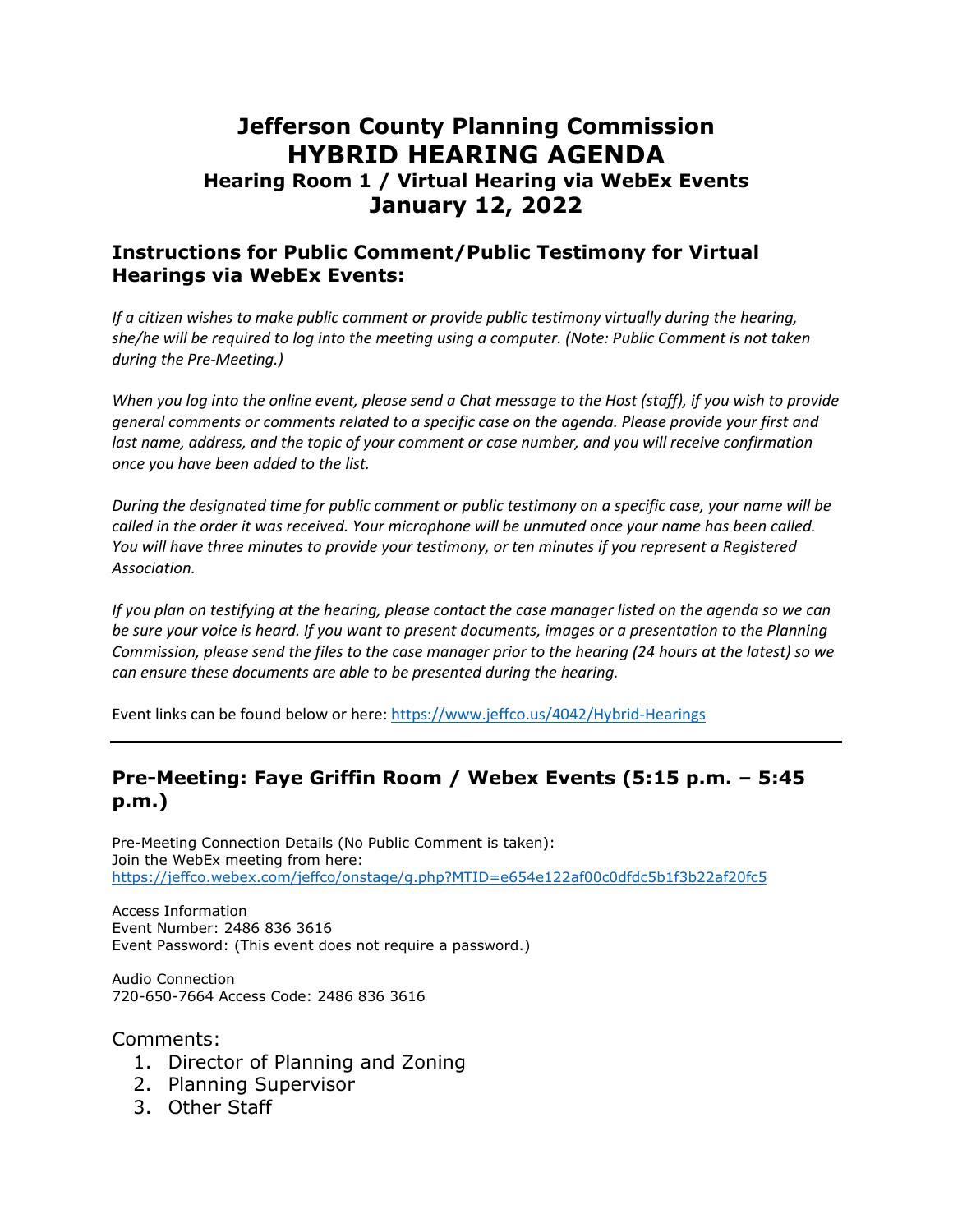- 4. Legal Counsel
- 5. Administrative Assistant
- 6. Planning Commission

Overview of Public Hearing (case review)

### **Hearing: Hearing Room 1 / Webex Events (Approximately 6:15 p.m.)**

PC Hearing Connection Details: Join the WebEx meeting from here: <https://jeffco.webex.com/jeffco/onstage/g.php?MTID=e1220b3088530d360e479783407a37633>

Access Information Event Number: 2487 982 9018 Event Password: (This event does not require a password.)

Audio Connection 720-650-7664 Access Code: 2487 982 9018

- 1. **Call to Order**
- 2. **Pledge of Allegiance**

#### 3. **Discussion of Virtual Meeting Procedures**

#### 4. **Citizen Comments**

A short period for members of the public to appear without being scheduled ahead of time to make comments on planning matters not before the Commission at this time.

5. **Approval of minutes** *– December 15, 2021*

# **Agenda Items:**

# **Consent Agenda**

| 21-110411PF              | Preliminary and Final Plat                          |
|--------------------------|-----------------------------------------------------|
| <b>Case Name:</b>        | Las Piedras Ranch Subdivision                       |
| <b>Owner:</b>            | Las Piedras Ranch LLC, a Colorado limited liability |
|                          | company                                             |
| <b>Applicant:</b>        | Ethan Watel, Baseline Corporation                   |
| <b>Location:</b>         | 18092 W 53rd Lane                                   |
|                          | Section 10, Township 3 South, Range 70 West         |
| <b>Approximate Area:</b> | 15.81 Acres                                         |
| <b>Purpose:</b>          | To subdivide the property into 3 lots for single    |
|                          | family detached units.                              |
| <b>Case Manager:</b>     | Laura Armstrong                                     |
| 21-128767RZ              | Rezoning                                            |